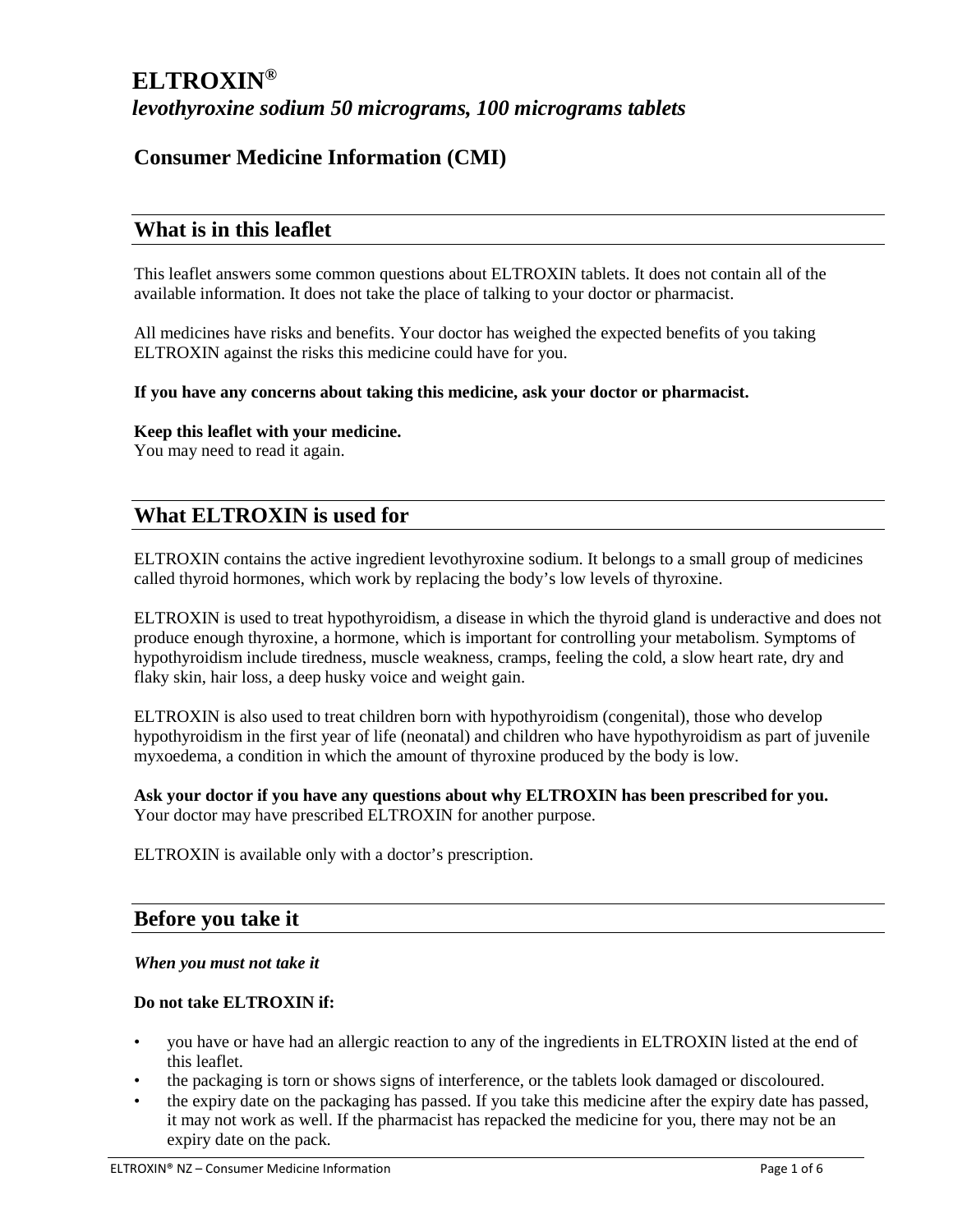• you have thyrotoxicosis, a disease in which the thyroid gland is overactive and produces too much thyroxine.

## **Before you start taking it**

## **Tell your doctor if:**

- you are allergic to any other medicines, foods, dyes or preservatives.
- you are pregnant or plan to become pregnant. ELTROXIN is not thought to be harmful to an unborn baby when taken by a pregnant woman. However, thyroxine levels need to be watched carefully during pregnancy because too much or too little thyroxine in the mother's bloodstream could affect the well-being of an unborn baby.
- you are breastfeeding or planning to breastfeed. Although the active ingredient in ELTROXIN, thyroxine, passes into breast milk, it is not likely to have a harmful effect on a baby. However, it might interfere with the results of tests to detect congenital hypothyroidism in the baby. You should not breastfeed unless your doctor says you can.
- you have any other health problems, especially diabetes, heart disease, high blood pressure, osteoporosis and underactive adrenal glands.

## **If you have not told your doctor about any of the above, tell them before starting to take ELTROXIN.**

## **Taking other medicines**

## **Tell your doctor if you are taking any other medicines, including the oral contraceptive pill or medicines you buy without a prescription from a pharmacy, supermarket or health food shop.**

Some medicines may affect the way others work.

If you are taking any of the following types of medicines, please let your doctor know before taking ELTROXIN:

- drugs to thin your blood
- drugs for epilepsy
- drugs for mental depression drugs used to treat diabetes (e.g. insulin)
- drugs used to treat high blood pressure and heart conditions (e.g. propranolol, amiodarone)
- cholestyramine (Questran™), a drug used to lower blood cholesterol levels
- $\alpha$  digoxin (Lanoxin<sup>™</sup>), or drugs known as cardiac glycosides
- drugs to relieve asthma attacks
- drugs used for weight reduction
- oral contraceptive pill
- iron, calcium, magnesium and aluminium supplements
- drugs used to treat tuberculosis and other infections
- soyabean flour (e.g. some infant formula and other products)
- antacids (e.g. aluminium hydroxide, magnesium hydroxide and calcium carbonate) and proton pump inhibitors, used to reduce stomach acid
- oral contrast agents, used before X-ray and scans
- propylthiouracil, a drug used to treat overactive thyroid and Graves disease
- non-steroidal anti-inflammatory drugs (NSAIDs), drugs used to relieve pain and/or inflammatory conditions including arthritis.
- Antivirals, medicines used to treat HIV/AIDS infection (e.g. ritonavir)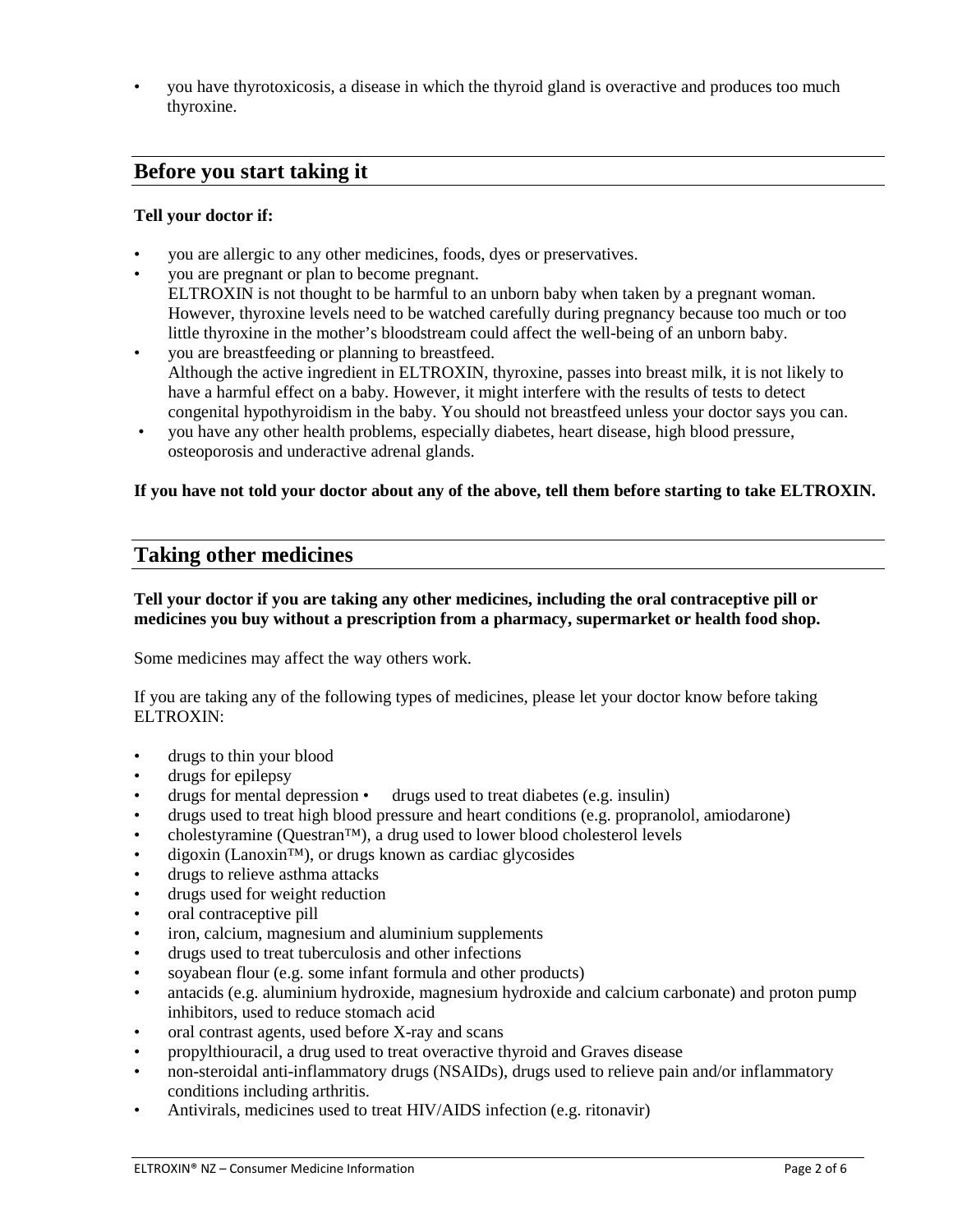Your doctor or pharmacist will be able to tell you more about what to do when taking ELTROXIN with other medicines.

# **Taking ELTROXIN**

## *How much to take*

## **Take ELTROXIN exactly as your doctor has prescribed.**

Your doctor will tell you how many ELTROXIN tablets to take each day.

Your doctor will calculate the dose based on your weight.

#### **Never take more tablets than your doctor has prescribed.**

Your doctor may vary your dose depending on how you respond to ELTROXIN.

In adults, the usual dose is 50 microgram to 100 micrograms daily, increased every 4 to 6 weeks as needed. The maximum dose is 200 micrograms daily.

In children, the dose is reduced according to other pre-existing health conditions, weight and age.

Elderly people or people with pre-existing health conditions usually need a smaller dose because they are more sensitive to the effects of thyroxine.

Many people need treatment with ELTROXIN long term.

Your doctor will do regular blood tests to make sure ELTROXIN is working for you.

#### *How to take it*

**Swallow tablets whole with a glass of water. Tablets should preferably be taken on an empty stomach, at least 30 minutes before breakfast.** 

*If you forget to take it* 

**Do not take an extra dose.** Wait until the next dose and take your normal dose then.

**Do not try to make up for the dose that you missed by taking more than one dose at a time.** 

**If you are not sure what to do, ask your doctor or pharmacist.** 

## *If you take too much (overdose)*

**Immediately telephone your doctor or the National Poisons Information Centre [telephone 0800 POISON or 0800 764 766] for advice, or go to Accident and Emergency at your nearest hospital, if you think that you or anyone else has taken too much ELTROXIN. Do this even if there are no signs of discomfort or poisoning.** 

You may need urgent medical attention.

An overdose of ELTROXIN can cause agitation, confusion, irritability, hyperactivity, sweating, headaches, fever, widened pupils, fits, palpitations and diarrhoea.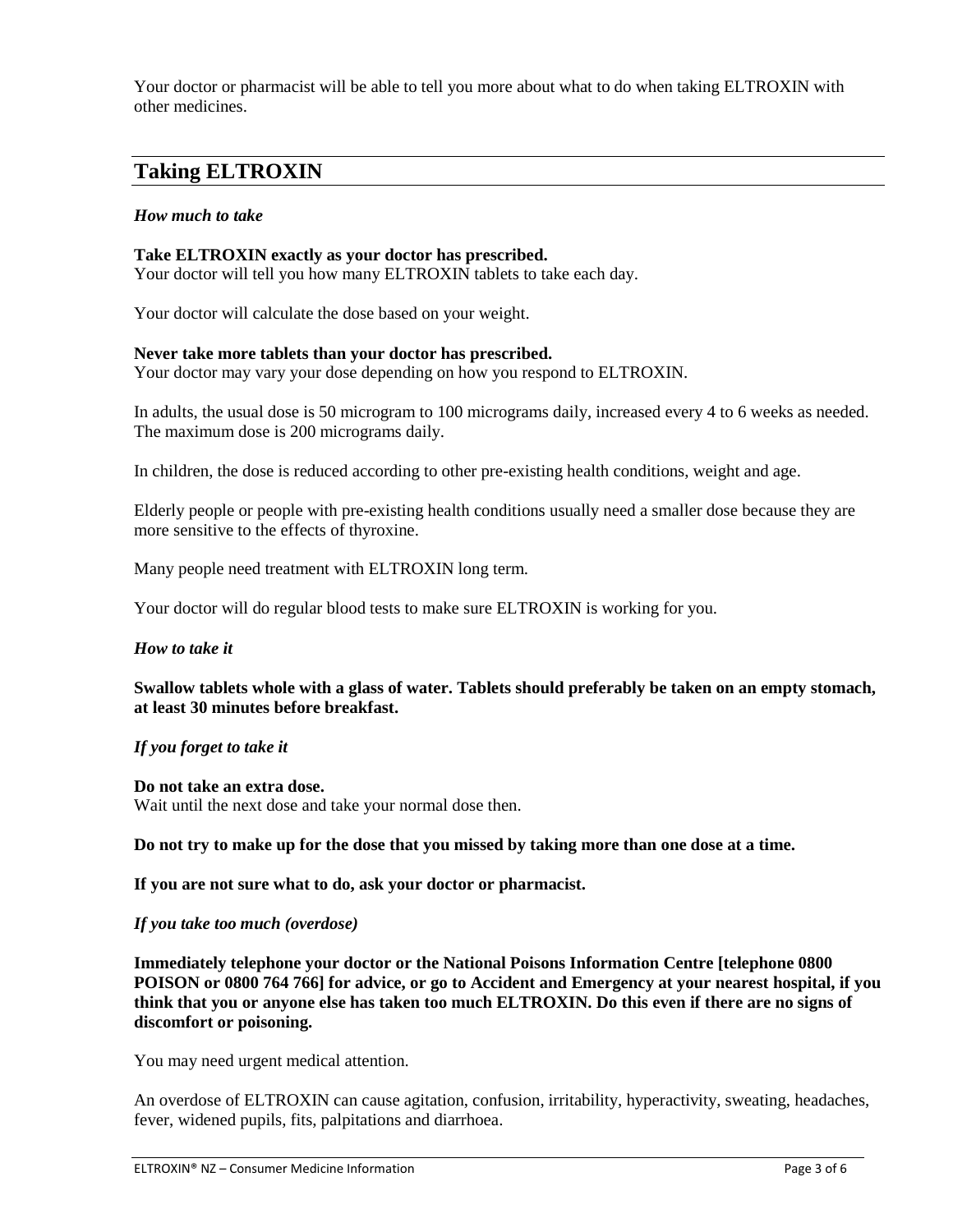**If you are not sure what to do, contact your doctor or pharmacist.** 

## **While you are taking it**

#### *Things you must do*

**Tell all doctors and pharmacists involved in your health care that you are taking ELTROXIN.** 

#### **Tell your doctor if you are pregnant or planning to become pregnant or are breastfeeding while taking ELTROXIN.**

**Tell your doctor if, for any reason, you have not taken ELTROXIN exactly as prescribed.** Otherwise, your doctor may think it is not working for you and change your dose unnecessarily.

#### **Tell your doctor if you feel that ELTROXIN is not helping your condition.**

#### *Things you must not do*

**Do not stop taking ELTROXIN or change the dose without first checking with your doctor, or your symptoms could return.** 

**Do not let yourself run out of medicine over the weekend or on holidays.** 

**Do not give ELTROXIN to anyone else even if they have the same condition as you.** 

**Do not take any other medicines whether they require a prescription or not without first asking your doctor or a pharmacist.** 

**Do not drive or operate machinery until you know how your ELTROXIN dose is affecting you.** 

## **Side effects**

All medicines can have side effects. Sometimes they are serious, most of the time they are not. You may need medical treatment if you get some of the side effects.

#### **Ask your doctor or pharmacist to answer any questions you may have.**

#### **Tell your doctor immediately if you think you are having an allergic (hypersensitivity) reaction to ELTROXIN.**

Allergic type reactions and symptoms may include:

- severe skin rash, itching or hives.
- swelling of the face, lips, mouth or throat.
- difficulty breathing or swallowing.
- fever.
- low blood pressure (feeling faint or dizzy).

## **Tell your doctor if you notice any of the following:**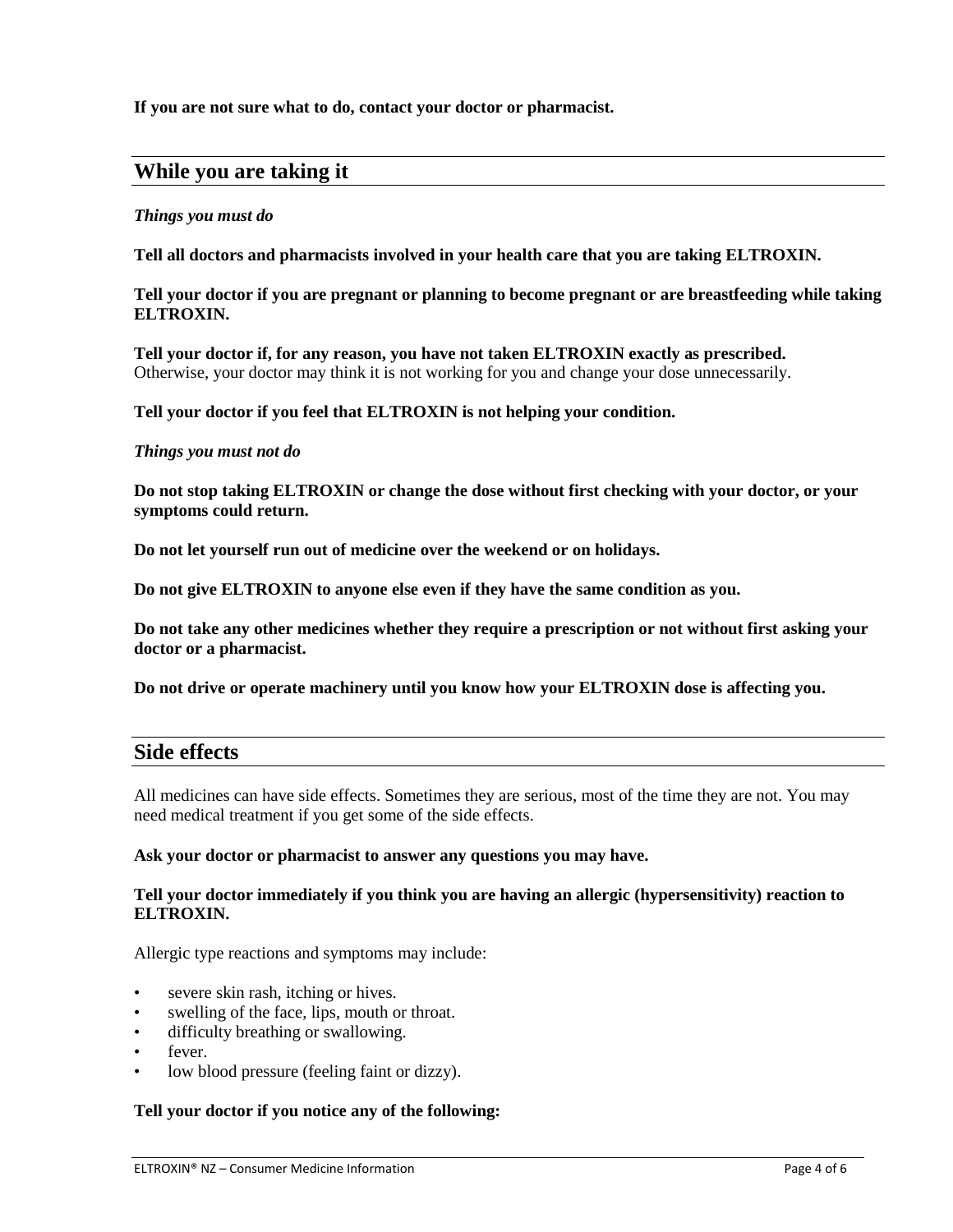- partial hair loss in children (this usually is short term during the first few months of therapy. Subsequent growth usually occurs.)
- diarrhoea
- vomiting
- palpitations (irregular heartbeat)
- chest pain
- sweating/flushing
- weight loss
- muscle weakness/cramps, tremors
- rapid breathing
- fever
- headache
- inability to sleep
- feeling restless/excited.

Some of the above side effects occur when the daily dose is too high. Your doctor may recommend that you change your dose of ELTROXIN if you experience any of these side effects.

## **Tell your doctor if you notice anything else that is making you feel unwell.**

Other side effects not listed above may also occur in some people.

## **Do not be alarmed by this list of possible side effects.**

You may not experience any of them.

## **After taking it**

## *Storage*

## **Keep your tablets in the bottle until it is time to take them.**

If you take the tablets out of the bottle they may not keep well.

## **Keep ELTROXIN in a cool dry place, protected from light, where the temperature stays below 25°C.**

## **Do not store ELTROXIN or any other medicine in a bathroom or near a sink. Do not leave it in a car or on a window sill.**

Heat and dampness can destroy some medicines.

## **Keep ELTROXIN where young children cannot reach it.**

A locked cupboard at least one and a half metres above the ground is a good place to store medicines.

## *Disposal*

## **If your doctor tells you to stop taking ELTROXIN, or the medicine has passed its expiry date, ask your pharmacist what to do with any tablets that are left.**

## **Product description**

## *What ELTROXIN looks like*

ELTROXIN 50 micrograms tablets are white to off-white, round, biconvex tablets, imprinted with GS 11E on one face and 50 on the other.